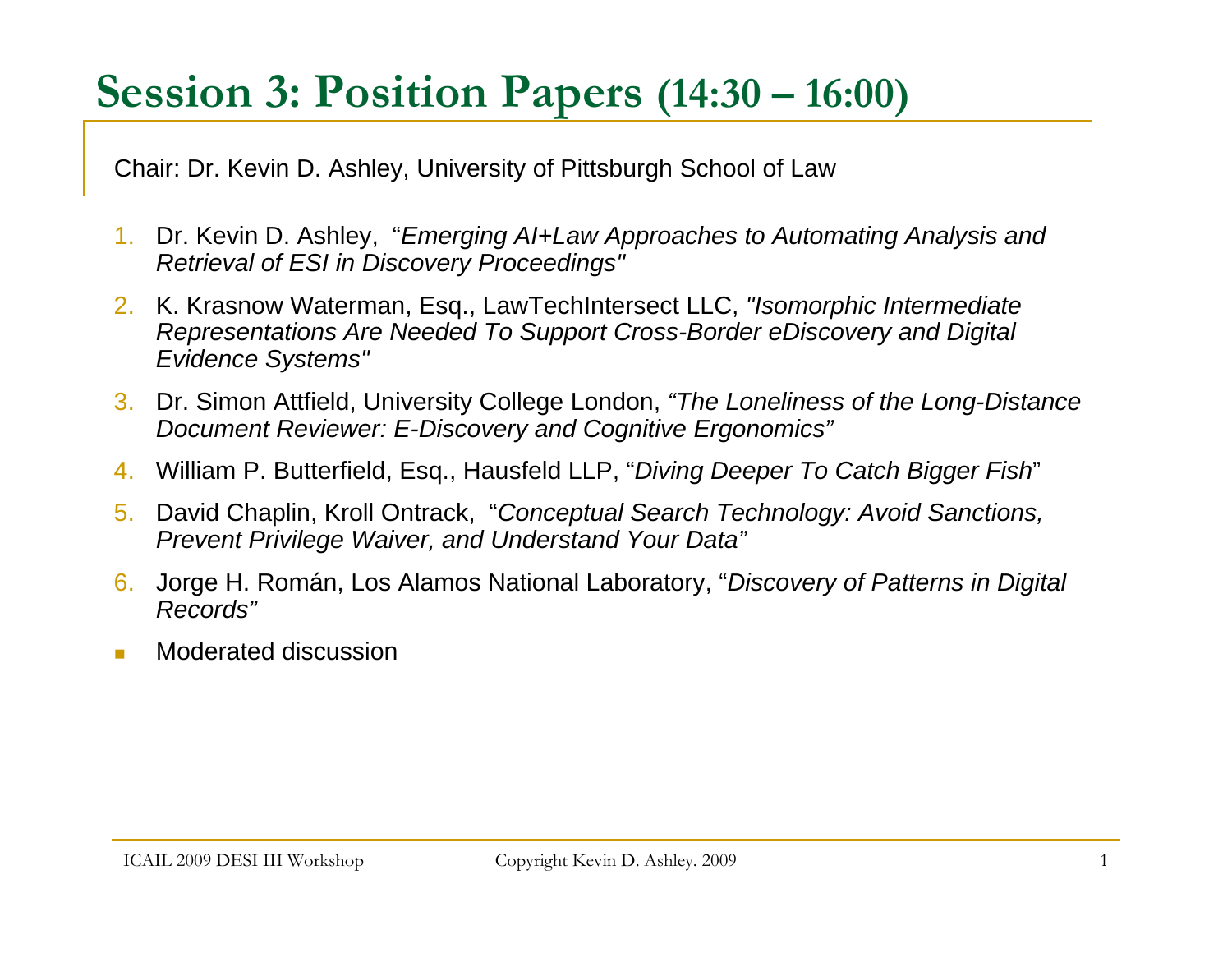**Emerging AI & Law Approaches to Automating Analysis and Retrieval of Electronically Stored Information in Discovery Proceedings** 

#### **Position Paper**

#### **Kevin D. Ashley**

Professor of Law and Intelligent **Systems** Senior Scientist, Learning Research and Development Center University of Pittsburgh ashley@pitt.edu

#### **Will Bridewell**

Cognitive Systems Laboratory Center for the Study of Language and InformationStanford University Stanford, CA 94305 willb@csli.stanford.edu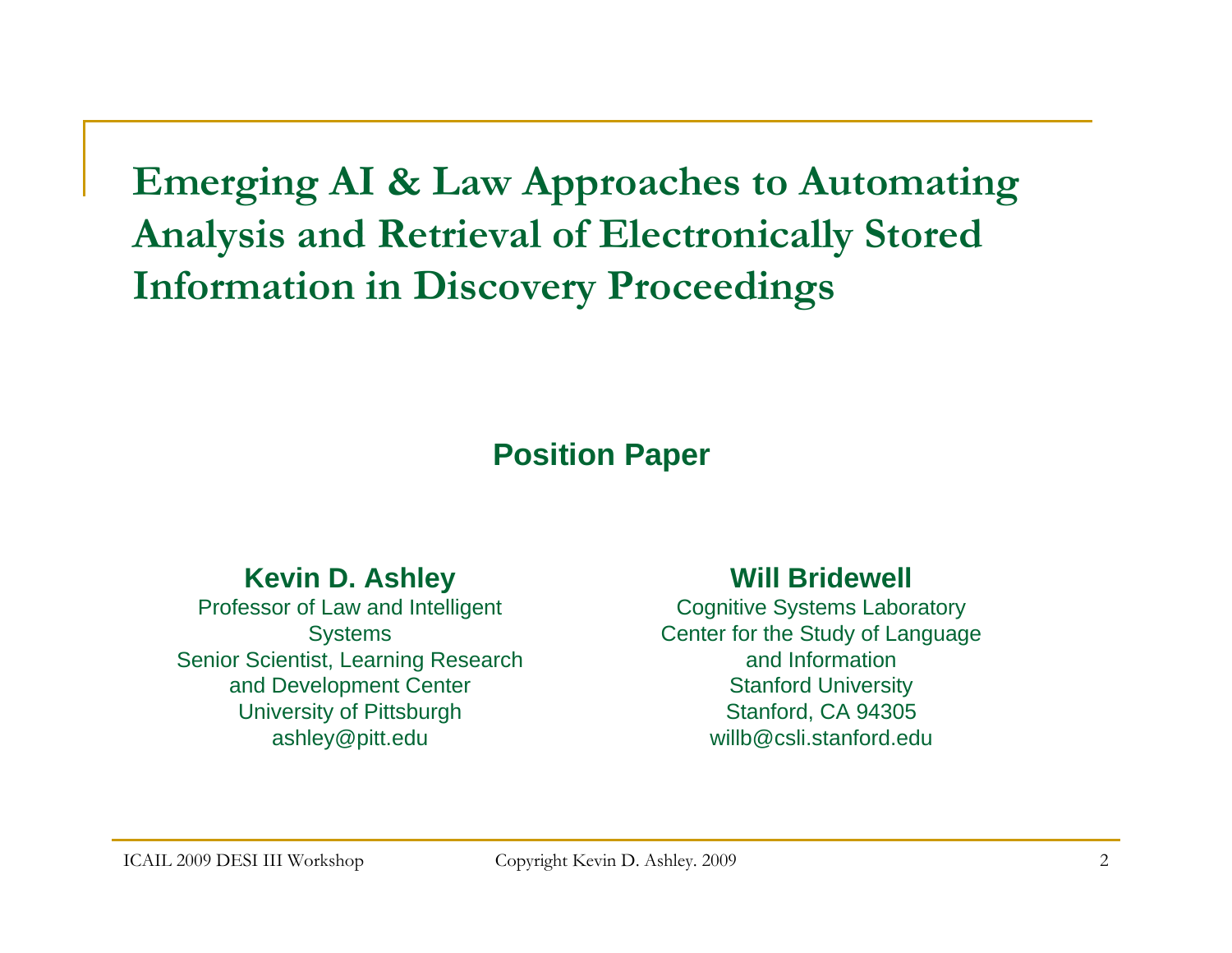### **Why care if AI & Law approach to e-Discovery emerging?**

- П Intuitively, AI & Law ought to have an approach to e-Discovery.
	- $\Box$ DESI I and III held at ICAIL
- In fact, it seems that a distinctive AI & Law approach is emerging.
- M. Planned special issue of *Journal of Artificial Intelligence and Law*
	- $\Box$ on e-Discovery and emerging AI & Law approaches.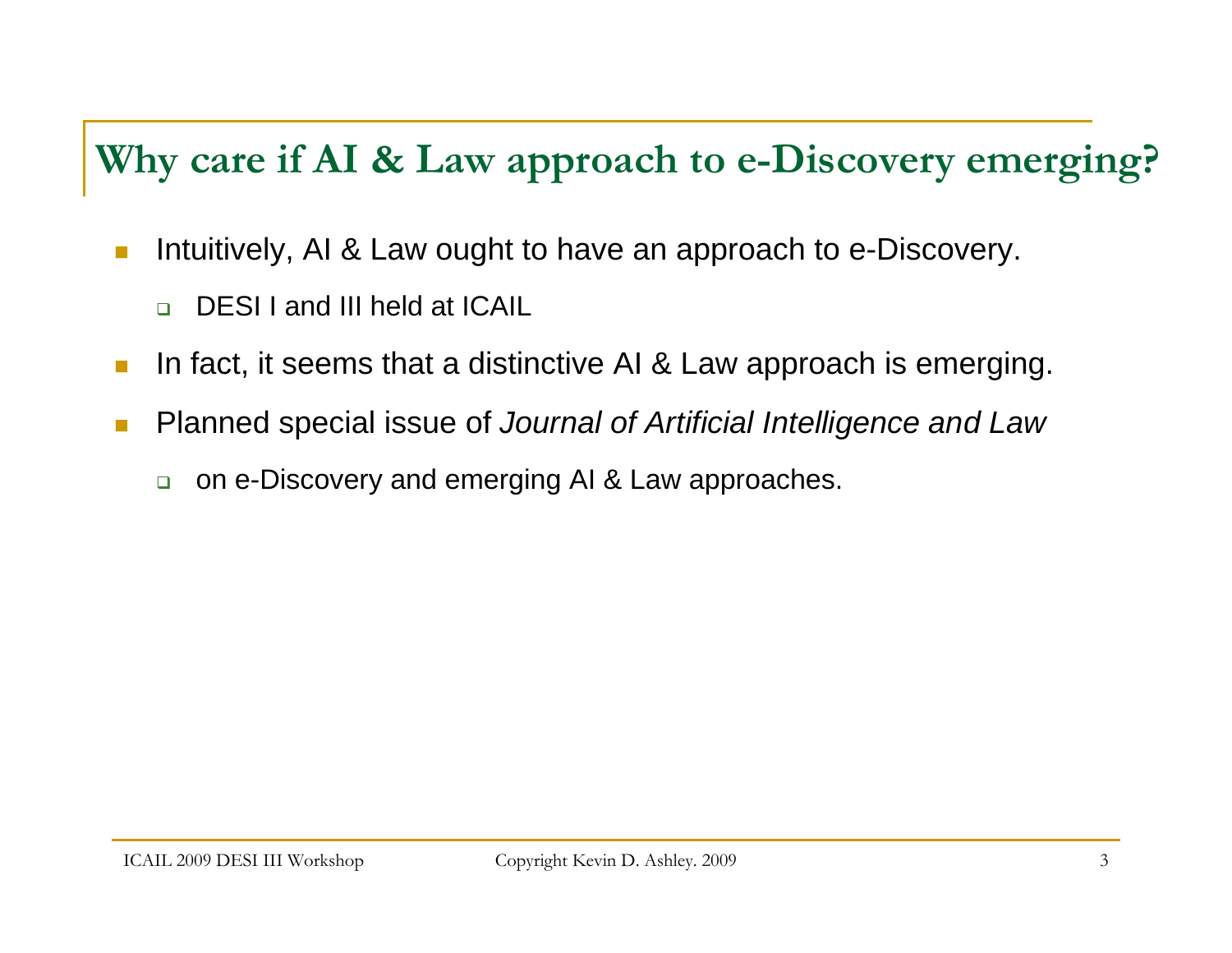## **What would an "AI & Law" approach to e-Discovery look like?**

- П Working definition of core of AI & Law (from aims and scope of *Journal of Artificial Intelligence and Law* ):
	- $\Box$  "theoretical or empirical studies in artificial intelligence (AI), cognitive psychology, jurisprudence, linguistics, or philosophy which address the
	- $\Box$  development of formal or computational models of legal knowledge, reasoning, and decision making."
- $\mathcal{C}^{\mathcal{A}}$  AI & Law approach involves computational models of:
	- $\Box$ legal knowledge, reasoning and decision making as it pertains to
	- $\Box$ document production and analysis of e-documents.
- **Tale**  In e-Discovery context this may map to representing:
	- $\Box$ litigators' hypotheses (or theories) about relevance and their
	- $\Box$ reasoning as they review and make decisions about documents.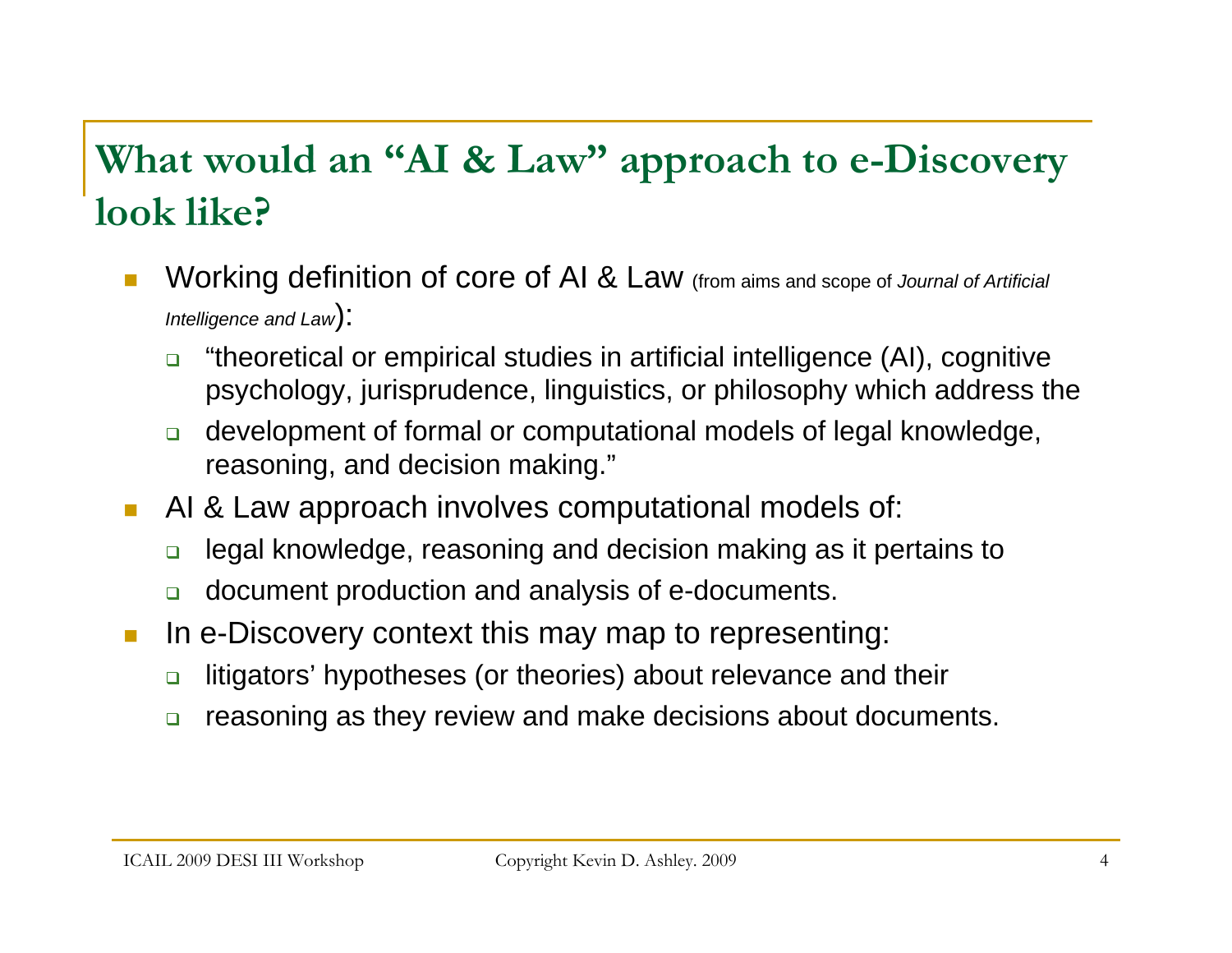# **What's so hard about that?**

- П e-Discovery differs from typical AI & Law problems .
	- $\Box$  AI & Law researchers address information extraction from and automatic classification of legal texts, but with
	- $\Box$  relatively *homogeneous* documents,
		- п such as legal opinions dealing with single type of claim and
		- m. sharing structural features.
		- $\mathcal{L}_{\rm{max}}$  e.g., Brüninghaus and Ashley, 2005; Daniels and Rissland, 1997; Gonçalves and Quaresma, 2005; Grover et al., 2003; Hachey and Grover, 2006; Jackson et al., 2003; McCarty, 2007; Thompson, 2001; Uyttendale et al., 1998; Weber, 1998.
- The principle difference in e-Discovery:
	- $\Box$ extreme *heterogeneity* of documents produced in litigation
	- $\Box$ not only corporate memoranda and agreements, but
	- $\Box$ full panoply of email and other internet-based communications.
- $\mathcal{C}^{\mathcal{A}}$  AI & Law techniques that rely on explicit or implicit structure in comparatively homogenous legal documents may not work.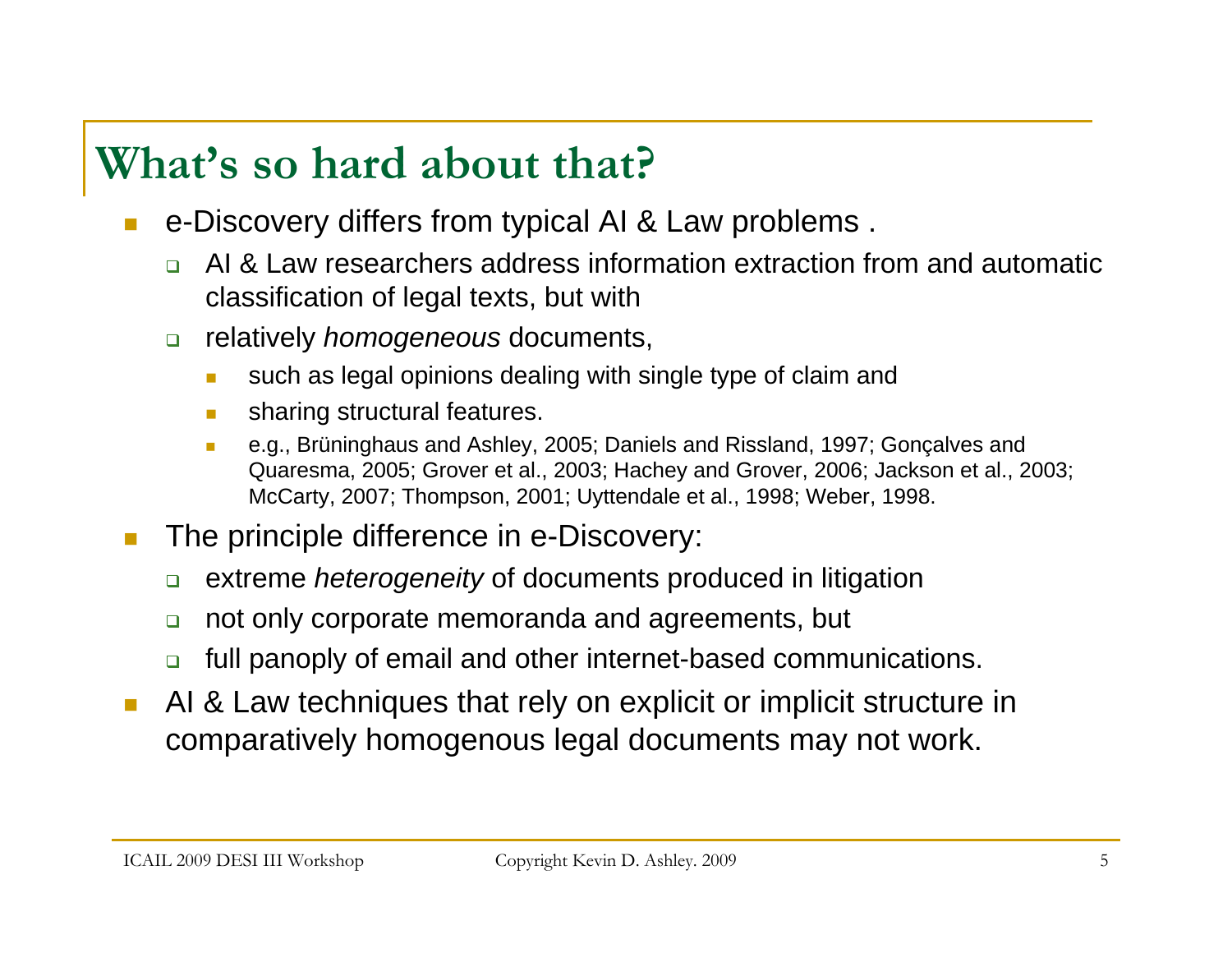## **Focus on litigators' hypotheses (or theories) about relevance**

- $\mathcal{C}^{\mathcal{A}}$  *Relevance hypothesis*, aka theory of relevance, is:
	- $\Box$  more-or-less abstract description of subject matter that, if found in a document, would make that document relevant. (Hogan et al., 2009)
- $\overline{\phantom{a}}$  Part of senior litigators' "sensemaking",
	- $\Box$  "process of collecting, organizing and creating representations of complex information sets, all centered around some problem they need to understand." (Bauer et al., 2008)
- П By analyzing complaints and document requests (e.g., TREC Legal Track), infer info about relevance hypotheses, e.g.,
	- $\Box$  "There are documents showing that the Vice President of Marketing knew that cigarette advertisements were targeted to children by 1989," or
	- $\Box$  "There exist documents to or from employees of a tobacco company or tobacco organization in which a tobacco company officer refers to illegal payments to foreign officials," or
	- $\Box$  "There are documents that are communications between Alice and her lawyer Bob between 1985 and 1989," or more generally,
	- $\Box$  "There are documents *of a particular kind*, satisfying *particular time constraints*, satisfying *particular social interaction constraints*, that refer to *particular concepts or phrases of interest*."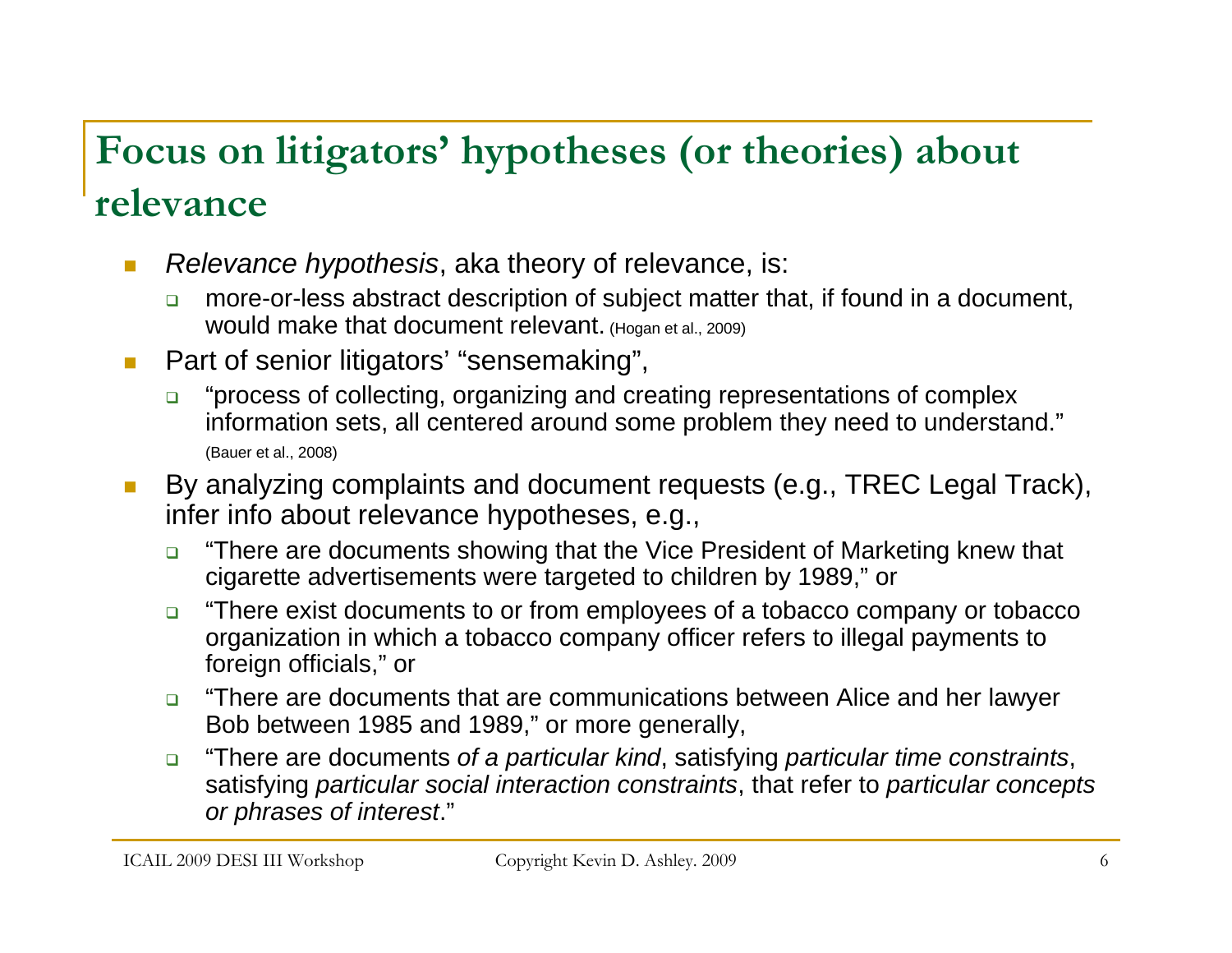# **User modeling / cognitive task analysis re relevance**

#### **hypotheses**

- Bauer et al. (2008), assert that litigators' relevance hypotheses can be elicited in an
	- $\Box$ iterative user modeling procedure,
	- $\Box$  a task analysis "replicating the cognitive sensemaking task of a senior litigator with an automated, computational platform."
	- …an example of a kind of cognitive task analysis that Buchanan and Headrick (1970) long ago recommended as a prerequisite for progress in applying AI to law and legal reasoning.
		- $\Box$  Buchanan, B. and Headrick, T. (1970) Some Speculation about Artificial Intelligence and Legal Reasoning. *Stanford Law Review*, 23: 40-62.
- **Tale**  User-modeling process in (Bauer, et al., 2008; Hogan, et al. 2009) yields:
	- 1. "use case", user's objectives for production given Request for Production, including objectives to avoid producing too much or too little;
	- 2. scope of conceptual boundaries of interest (e.g., legal and other concepts relevant to the case);
	- 3. nuance, or level of specificity of relevant concepts of interest;
	- 4. linguistic variability—"the variety of ways a concept can be expressed, whether lexically or syntactically."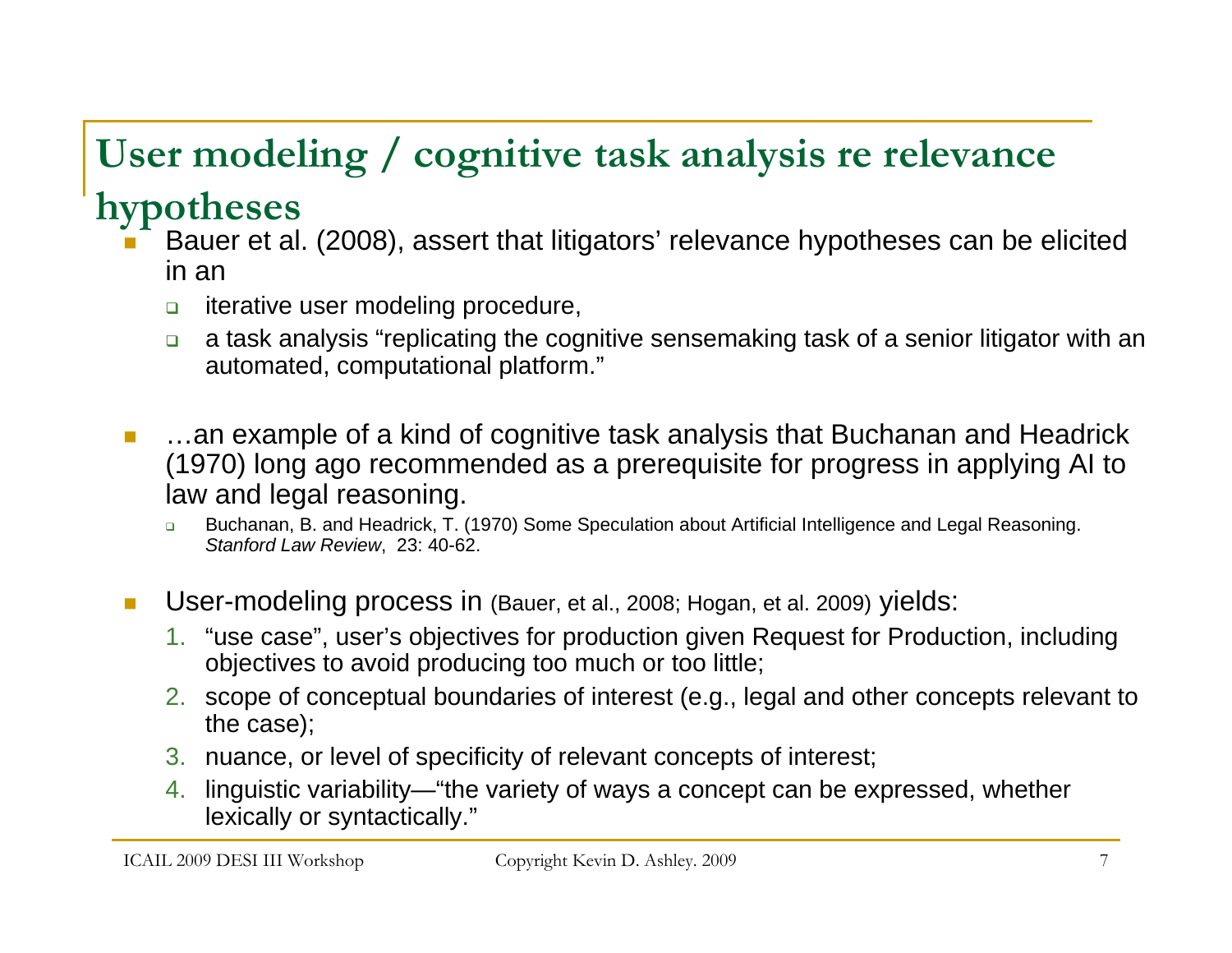#### **Three emerging AI & Law Techniques for e-Discovery**

- 1. Machine learning to extend and apply users' theories of relevance
	- $\Box$ Examples of documents classified according to theory of relevance
	- $\Box$ used to train an automated classifier to identify and classify other documents.
- 2. Hypothesis ontology to generalize user modeling regarding relevance theories
	- $\Box$ vocabulary of objects (agents) and processes,
	- $\Box$  associated with recurrent areas of interest in e-Discovery such as knowledge transmission in corporate or commercial settings;
	- $\Box$ define[s] the relationships in which these entities can participate.
- 3. Social network analysis to supplement user models of and to apply relevance theories in document analysis and retrieval.
	- $\Box$  Senders, recipients, and owners of documents identify themselves through email records and documents.
	- $\Box$  Build model of network of knowledge and use resulting structure to draw inferences.
	- $\Box$  By determining how each item moves through social organization, map general flow of knowledge and
	- $\Box$  infer something about relevance of document content based on who has them, who sent them, and who likely read them.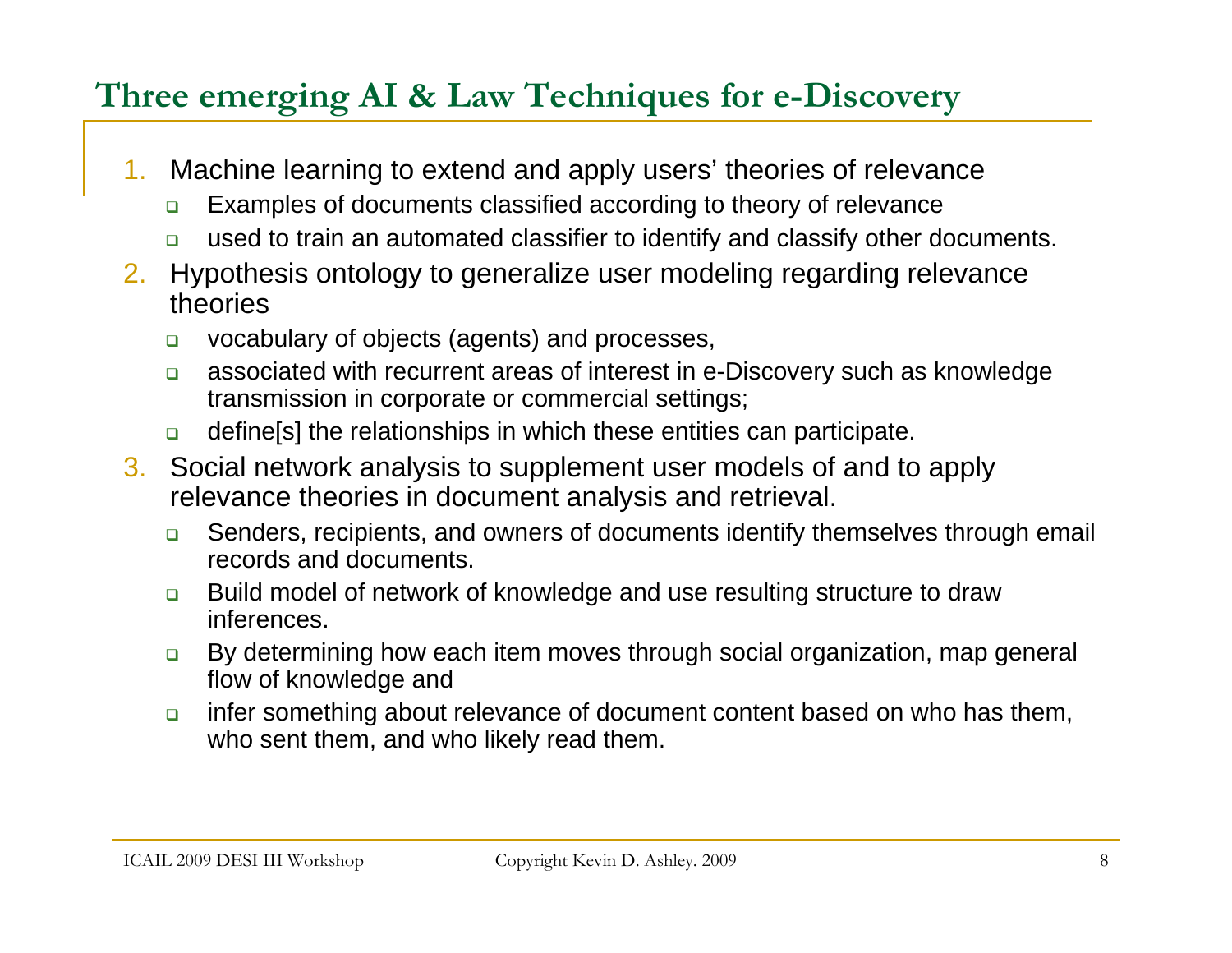## **Two Research Challenges re Relevance Hypotheses**

- 1. How well can dynamics of social network over time and time-stamps of communications be used to qualify and refine inferences?
	- $\Box$  E.g., compare inferences from social network that is:
		- $\overline{\phantom{a}}$  Static: if Alice and Bob correspond about nicotine addiction and similar communications between Charlie and Dana, if Bob and Dana correspond frequently they may have discussed nicotine addiction, as well.
		- m. Dynamic: if A, B, C, and D wrote about nicotine addiction within same or overlapping time frames, then documents between B and D deserve more attention than if A and B wrote to each other in 1981 and Bob and Dana were corresponding in 1995.
- 2. How well can hypothesis-based retrieval system explain why documents are relevant in terms of users' research hypotheses.
	- $\Box$  Justifications for document's inclusion or exclusion may be complex:
		- n. E.g., "The Vice President of Marketing communicated frequently with Sara between 1985 and 1989. Sara communicated with a third party, Tom, several times about cigarettes and children. This document between Sara and the Vice President of Marketing mentions children."
	- $\Box$ Explanation schemas need to be integrated with document clustering.